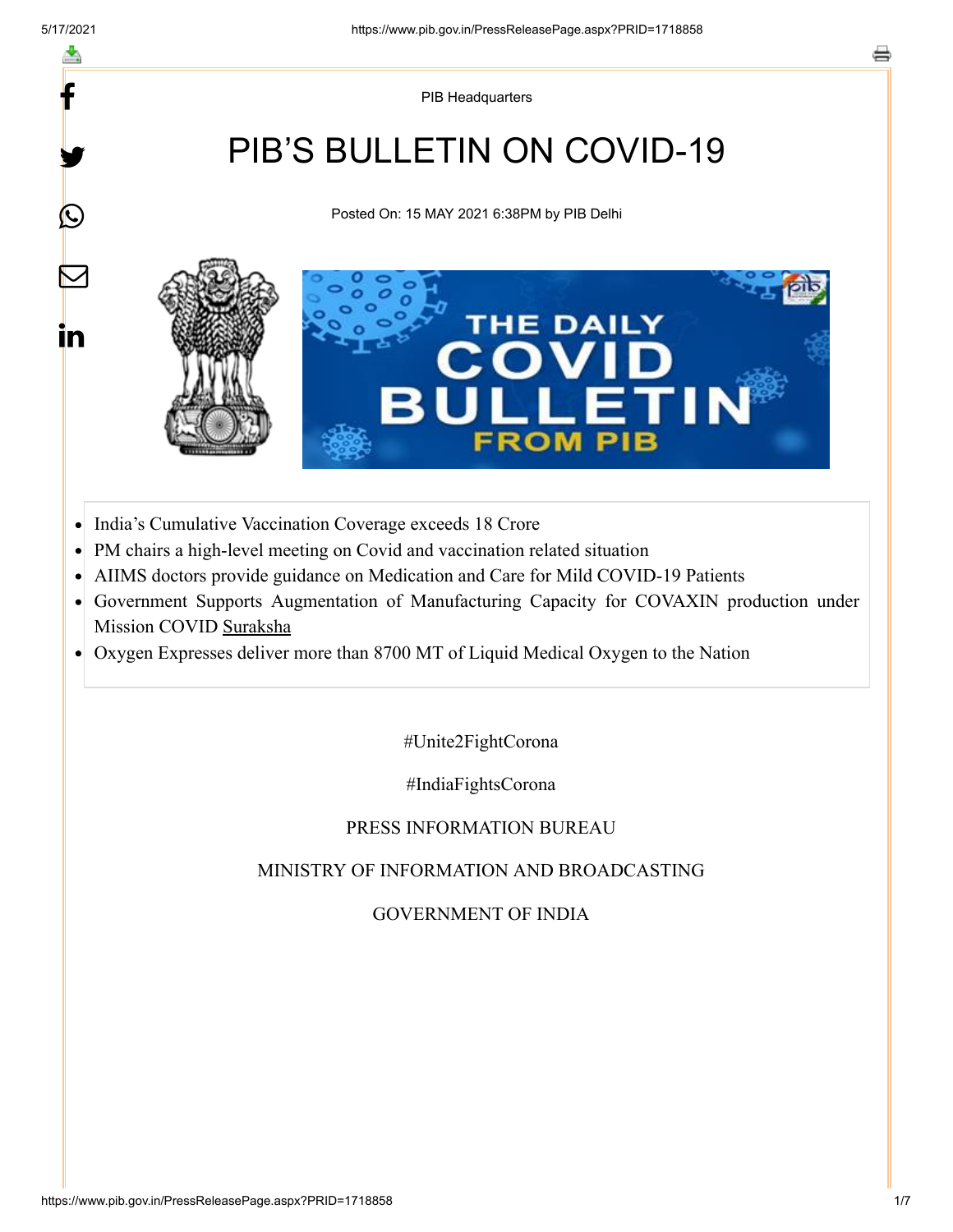f

y.

 $\circledcirc$ 

 $\color{red} \blacktriangleright$ 

in

5/17/2021 https://www.pib.gov.in/PressReleasePage.aspx?PRID=1718858



**States' Cases (Highest)** 

Recovered (%)

| Active (%)    | Deaths (%)    |  |  |
|---------------|---------------|--|--|
| ,21,683 (10%) | 79,552 (1.5%) |  |  |

ń

| manarasntra           | 33,03,613 (A33,363)             | mr, ur, sou (os:o) | J,64,00J (1070) | 17.3336 (4.370) |
|-----------------------|---------------------------------|--------------------|-----------------|-----------------|
| Karnataka             | 21,30,267 (A41,779)             | 15, 10, 557 (71%)  | 5,98,625 (28%)  | 21,085 (1.0%)   |
| Kerala                | 20,85,583 (434,694)             | 16,36,790 (78%)    | 4,42,550 (21%)  | 6,243 (0.3%)    |
| <b>Uttar Pradesh</b>  | 15,96,627 ( $\triangle$ 15,647) | 13,85,855 (87%)    | 1,93,815 (12%)  | 16,957(1.1%     |
| <b>Tamil Nadu</b>     | 15,31,377 ( $\triangle$ 31,892) | 13,18,982 (86%)    | 1,95,339 (13%)  | 17,056 (1.1%)   |
| Andhra Pradesh        | 13,88,803 (422,018)             | 11,75,843 (85%)    | 2,03,787 (15%)  | 9,173 (0.7%)    |
| <b>Delhi</b>          | 13,80,981 (48,506)              | 12,88,280 (93%)    | 71,794 (5%)     | 20,907 (1.5%)   |
| <b>West Bengal</b>    | 10,94,802 (420,846)             | 9,50,017 (87%)     | 1,31,792 (12%)  | 12,993 (1.2%)   |
| Chhattisgarh          | 8,99,925 (47,594)               | 7,72,500 (86%)     | 1,15,964 (13%)  | 11,461(1.3%)    |
| Rajasthan             | 8,35,814 (414,289)              | 6,16,589 (74%)     | 2,12,753 (25%)  | 6,472 (0.8%)    |
| Gujarat               | 7,35,348 (49,995)               | 6,09,031 (83%)     | 1,17,373 (16%)  | 8,944 (1.2%)    |
| <b>Madhya Pradesh</b> | 7,16,708 ( $\triangle$ 8,087)   | 6,05,423 (84%)     | 1,04,444 (15%)  | 6,841(1.0%      |
| <b>Haryana</b>        | 6,75,636 (410,608)              | 5,70,227 (84%)     | 99,007 (15%)    | 6,402(0.9%)     |
| <b>Bihar</b>          | 6,37,679 (47,494)               | 5,44,445 (85%)     | 89,564 (14%)    | 3,670 (0.6%)    |
| Odisha                | 5,88,687 (A12,390)              | 4,91,674 (84%)     | 94,740 (16%)    | 2,273 (0.4%)    |
| Telangana             | 5,20,709 (44,305)               | 4,62,981 (89%)     | 54,832 (11%)    | 2,896 (0.6%)    |
| Punjab                | 4,83,984 ( $\triangle$ 8,035)   | 3,93,148 (81%)     | 79,359 (16%)    | 11,477 (2.4%)   |
| Assam                 | 3,19,632 (A4,078)               | 2,74,247 (86%)     | 43,325 (14%)    | 2,060 (0.6%)    |
| <b>Jharkhand</b>      | 3,10,024 (43,776)               | 2,60,602 (84%)     | 45,056 (15%)    | 4,366 (1.4%)    |
| <b>Uttarakhand</b>    | 2,77,585 (A5,775)               | 1,93,780 (70%)     | 79,379 (29%)    | 4,426 (1.6%)    |
|                       |                                 |                    |                 |                 |

\* A indicates increase in the number in the last 24 hrs

\* 'Recovered' and 'Active' bar plots (for states) are to scale; the 'Deaths' plot is NOT to scale

 $\overline{a}$ 

**Red** 

@COVIDNewsByMIB

https://www.pib.gov.in/PressReleasePage.aspx?PRID=1718858 2/7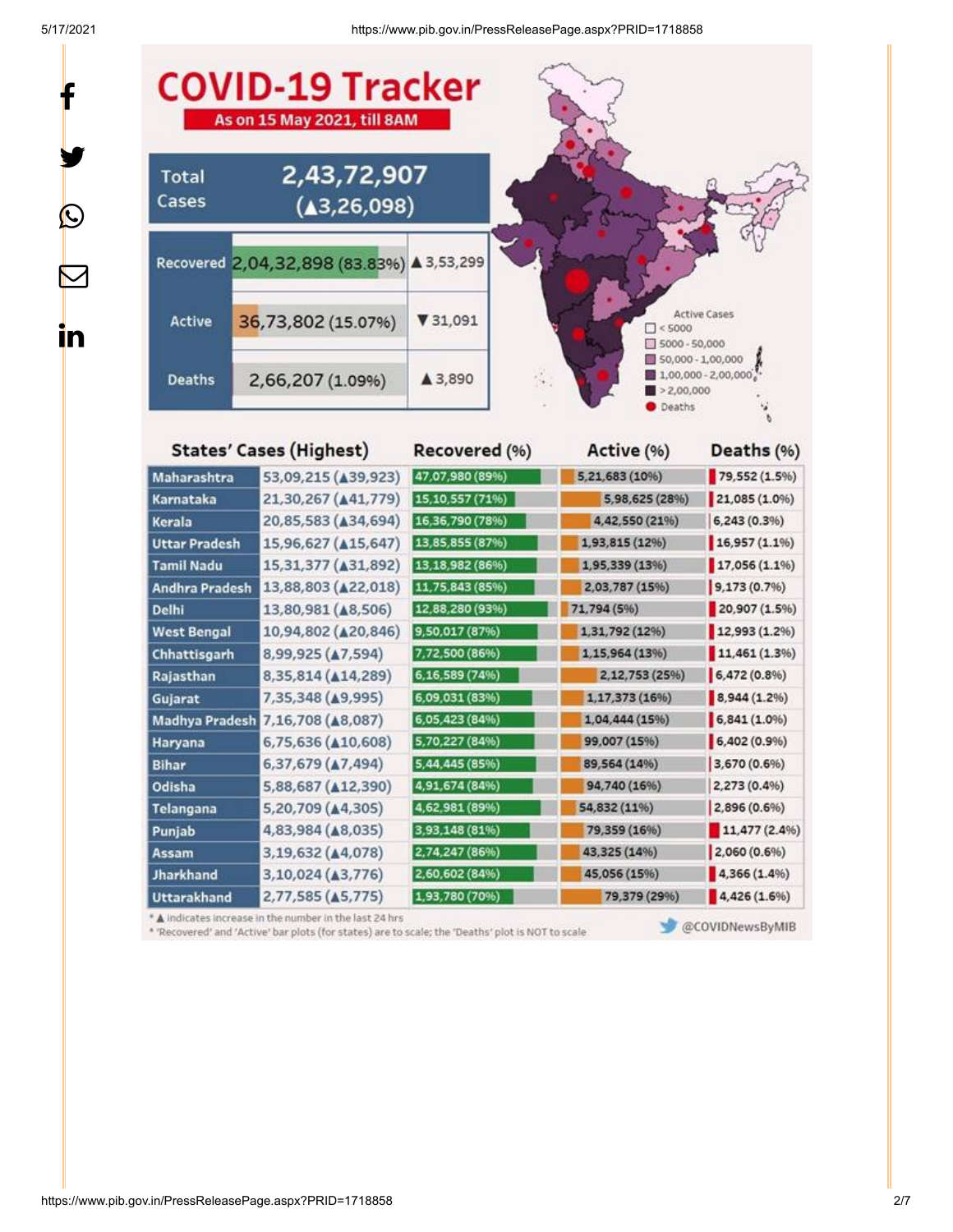

 $\sum$ 

in.

#IndiaFightsCorona

# India's **Cumulative Vaccination Coverage:** More then **18 Crore**

**Ministry of Information** 

and Broadcasting Government of India

doses administered

More than 42 lakh beneficiaries of age group 18-44 years vaccinated in Phase-3 of the world's #LargestVaccinationDrive

(As on 15<sup>th</sup> May, 2021, 07:00 am)

**#We4Vaccine #VaccinationForAll** 



/COVIDNewsByMIB  $Q/MIB$  India O/MIB\_Hindi O/inbministry O/inbministry @/mib\_india

#### **India's Cumulative Vaccination Coverage exceeds 18 Crore**

- More than 42 lakh beneficiaries of age group 18-44 Vaccinated, so far
- 24-hour Recoveries Outnumber Daily New COVID Cases for Fourth Time in last Five Days
- Decline of 31,091 in Active Caseload in the last 24 hours
- Foreign Aid of Relief Materials to combat COVID19 continues to be swiftly cleared, apportioned and sent to States/UTs

For details[:https://pib.gov.in/PressReleasePage.aspx?PRID=1718764](https://pib.gov.in/PressReleasePage.aspx?PRID=1718764)

#### **AIIMS doctors provide guidance on Medication and Care for Mild COVID-19 Patients**

The commonly observed symptoms among COVID-19 patients are fever, dry cough, tiredness and loss of taste or smell. Irritation in throat, headache, body ache, diarrhea, rash on skin and redness in eyes are also observed in rare cases. If you observe any of these symptoms, you should immediately isolate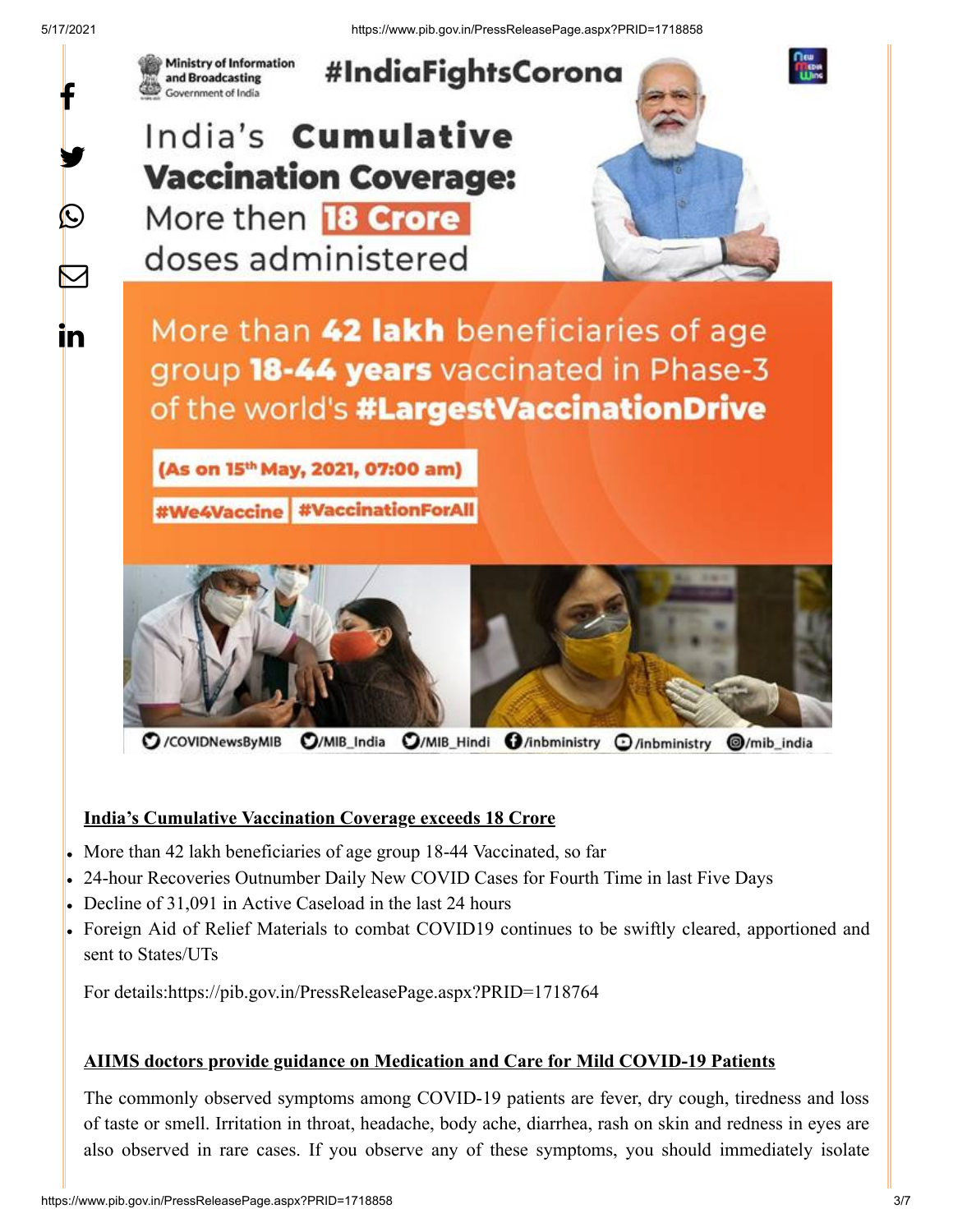yourself from others. This was informed by Dr. Neeraj Nishchal of AIIMS Delhi, during a webinar on "Medication and Care in Home Isolation", for patients who are tested positive for COVID-19. The webinar was organized by The Centre of Excellence of the Union Health and Family Welfare Ministry. f

For Details: <https://pib.gov.in/PressReleasePage.aspx?PRID=1718783>

# **The Inflow of Foreign Aid to combat COVID continues to be swiftly cleared, apportioned and sent to States/UTs**

Nearly 11,000 Oxygen Concentrators; more than 13,000 Oxygen Cylinders; 19 Oxygen Generation Plants; more than 6,800 ventilators/Bi PAP; ~4.9 L Remdesivir vials delivered/ dispatched so far

For Details : <https://pib.gov.in/PressReleasePage.aspx?PRID=1718792> In

### **PM chairs a high-level meeting on Covid and vaccination related situation**

- Testing has gone up from around 50 lakh tests per week in early March to around 1.3 crore tests per week now
- Localised containment strategies are the need of the hour: PM
- PM instructed that testing needs to be scaled up further in areas with high test positivity rates
- PM asks for augmentation of healthcare resources in rural areas to focus on door to door testing & surveillance.
- Empower ASHA & Anganwadi workers with all necessary tools to boost fight in rural areas: PM
- Important to ensure proper distribution of oxygen supply in rural areas: PM
- Necessary training should be provided to health workers in the operation of ventilators & other equipment: PM

For Details : <https://pib.gov.in/PressReleasePage.aspx?PRID=1718787>

# **Relaxations provided under Gas Cylinders Rules, 2016,so as to fast track approvals for imported cylinders and pressure vessels for storage and transportation of medical oxygen**

Government of India has reviewed the existing procedure for approval of global manufacturers for importing oxygen cylinders by Petroleum and Explosive Safety Organization (PESO). In view of the COVID pandemic, PESO shall not carry out physical inspection of global manufacturers' production facilities before grant of such approval. Now, such approvals shall be granted online without any delay on submission of manufacturer's particulars; ISO certificate of manufacturer; List of Cylinders their specifications, drawings & batch number; Hydro test certificate and Third-Party inspection Certificate.

For details:<https://www.pib.gov.in/PressReleasePage.aspx?PRID=1718815>

#### **Oxygen Expresses deliver more than 8700 MT of Liquid Medical Oxygen to the Nation**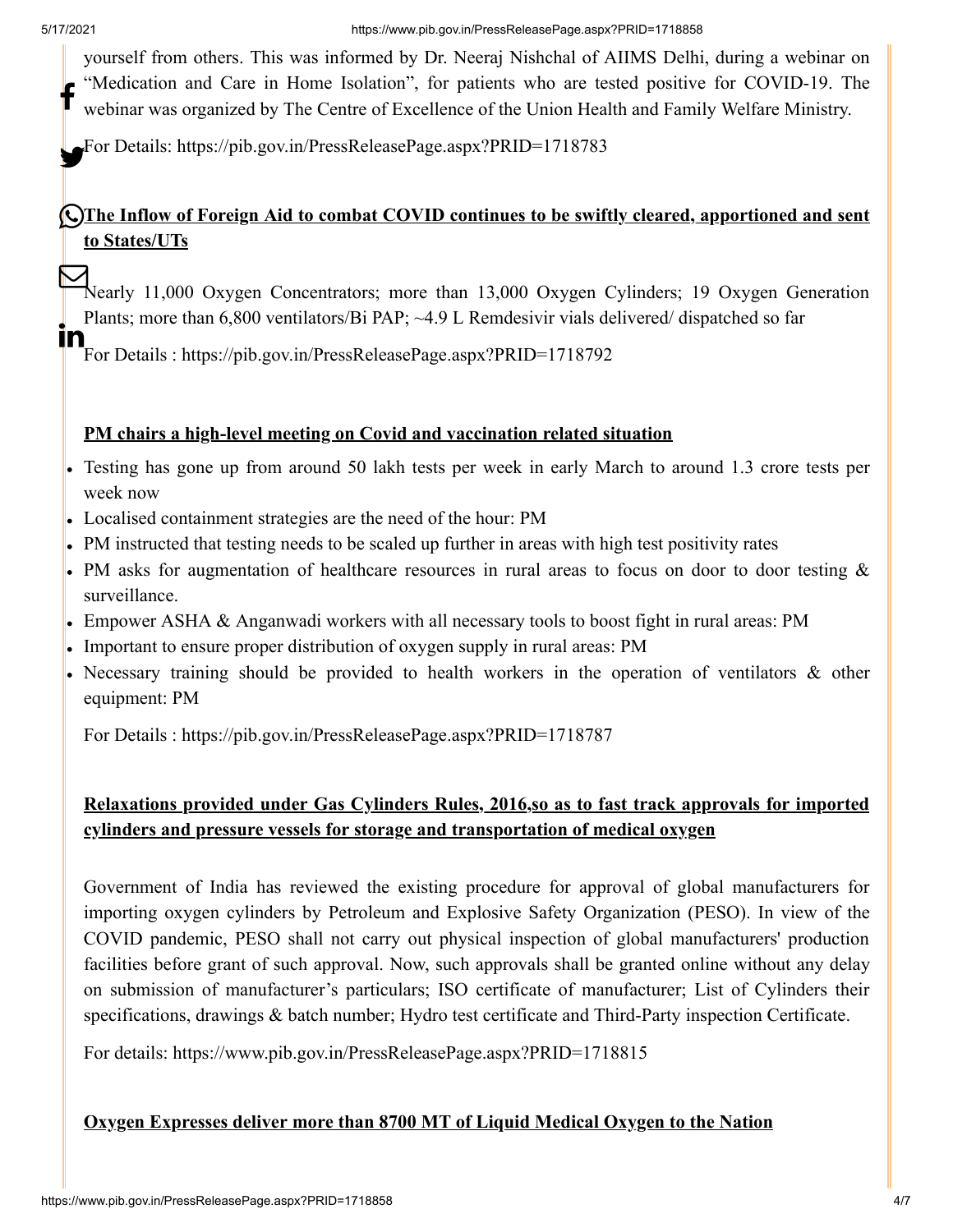Indian Railways is continuing its journey of bringing relief by delivering Liquid Medical Oxygen(LMO) to various states across the country. So far, Indian Railways has delivered more than 8700 MT of LMO in more than 540 tankers to various states across the country. f

It may be noted that 139 Oxygen Expresses have completed their journey so far and brought relief to<br>It writes States Till the time of this relegge 6 loaded Oxygen Expresses on my with more than 475 MT of various States.Till the time of this release, 6 loaded Oxygen Expresses on run with more than 475 MT of LMO in 35 tankers.Oxygen Expresses have been delivering nearly 800 MT of LMO to the Nation each  $\bigotimes_{\text{day}}^{\text{2115}}$  for last few days.

For details[:https://www.pib.gov.in/PressReleasePage.aspx?PRID=1718834](https://www.pib.gov.in/PressReleasePage.aspx?PRID=1718834)

### **POST** supported startup develops affordable test kits for early diagnosis of Covid-19 in rural & **resource constraint areas**

A Mumbai-based startup is ready with its affordable **Rapid Antigen Test** that offers **COVID 19 diagnosis & surveillance** at the cost of Rs 100 per test. The test developed by **Patanjali Pharma** will complement the gold standard RTPCR & Rapid antigen tests and make it one of the most affordable ones available in the market

For Details: <https://pib.gov.in/PressReleasePage.aspx?PRID=1718810>

# **Government Supports Augmentation of Manufacturing Capacity for COVAXIN production under Mission COVID Suraksha**

To augment the capacity of Indigenous production of Covaxin under the Mission, the Department of Biotechnology, Government of India in April, 2021 provided financial support as Grant to vaccine manufacturing facilities for enhanced production capacities, which is expected to reach more than 10 crore doses per month by September, 2021.

As a part of this augmentation plan, capacities of Bharat Biotech Limited, Hyderabad as well as other public sector manufactures are being upgraded with required infrastructure and technology. Financial support is being provided as grant from GoI to the tune of approx. Rs 65 Cr to Bharat Biotech's new Bangalore facility which is being repurposed to increase the capacity of vaccine production.

#### **For Details: <https://pib.gov.in/PressReleasePage.aspx?PRID=1718791>**

#### **110 Medical Cadets commissioned as Medical Officers into AFMS**

Ninety four cadets were commissioned into the Indian Army, 10 in the Indian Air Force and six in the Indian Navy. The newly commissioned medical officers were administered the oath of allegiance to the Constitution of India by Col Training, AFMC Col AK Shakya. The Passing Out Parade had to be called off for the first time since 1982, keeping in mind the Covid-19 restrictions.

For Details: <https://pib.gov.in/PressReleasePage.aspx?PRID=1718786>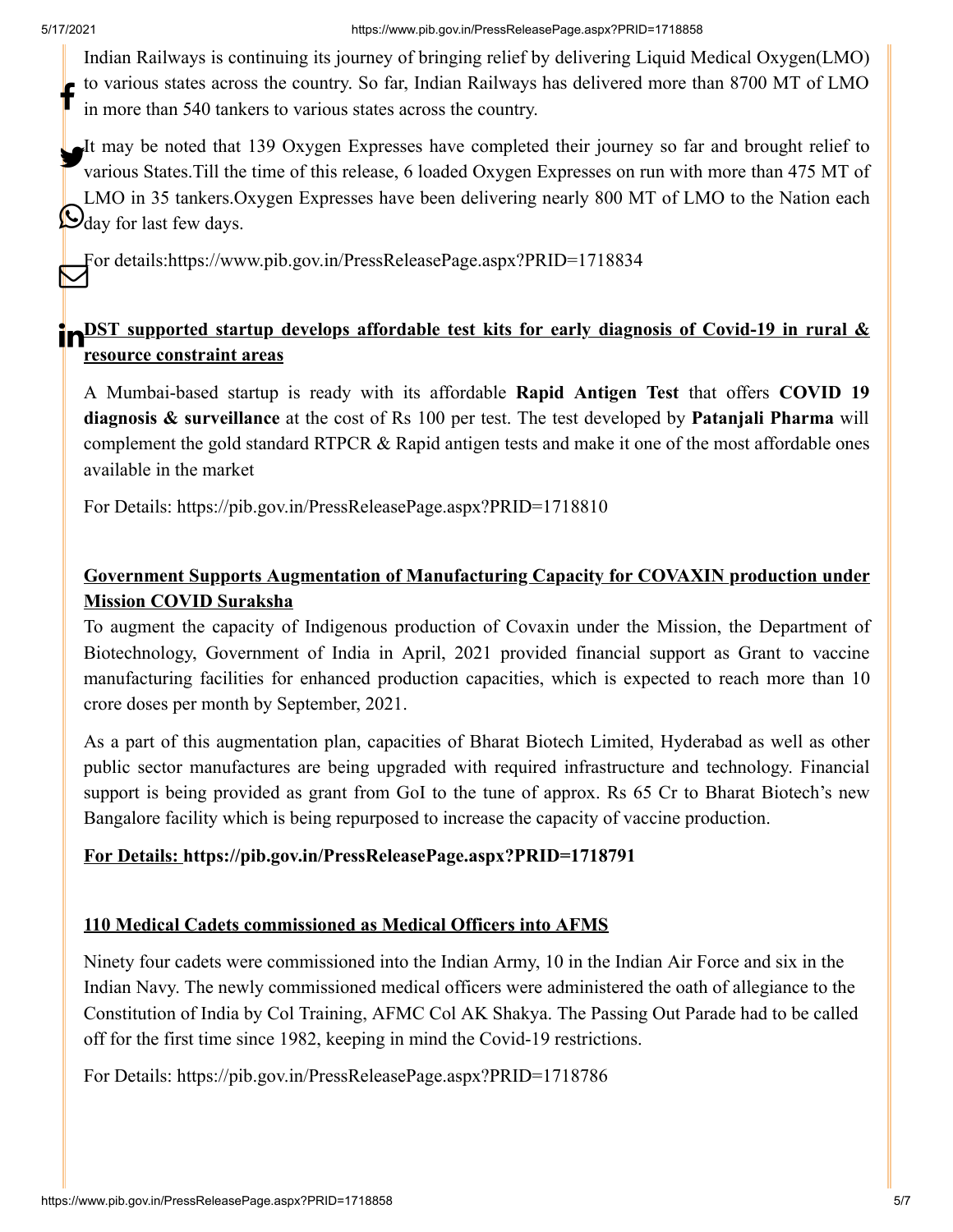### **Union Minister Dr. Jitendra Singh despatches second consignment COVID related material for his Lok Sabha constituency of Udhampur-Kathua-Doda.**

Dr Jitendra Singh disclosed that among the various items included are 80,000 Face Masks and nearly 1,000 packs of Hand sanitisers, besides a wide range of accessories and articles for use in COVID pandemic. He recalled that the first consignment of similar material was dispatched by him on the same day when he had tested COVID negative after undergoing hospitalization for symptomatic infection. f

# **For Details: <https://pib.gov.in/PressReleasePage.aspx?PRID=1718820>**

# **BBMB waging a war from the front against COVID -19 at Nangal**

BHAKRA BEAS MANAGEMENT BOARD under the Ministry of Power has stepped forward to **COVID-19** in the spread of COVID-19 in the second wave of COVID pandemic.

For details:<https://pib.gov.in/PressReleasePage.aspx?PRID=1718822>

#### **NTPC augments COVID Care Facilities across the country**

NTPC Ltd, India's largest integrated energy company, under Ministry of Power has added more than 500 beds with oxygen support and more than 1100 isolation beds across plants in various states to provide support to the critical Covid care.In NCR region, the company has set up Covid care centres with facility of 200 oxygen supported beds and 140 isolation beds in Badarpur, Noida & Dadri. Further, the company has set up a 500-bed covid health centre at Sundargarh in Odisha where 20 ventilators have been provided.

For Details: <https://pib.gov.in/PressReleasePage.aspx?PRID=1718789>

# **PIB FACTCHECK**

Scammers impersonate official government websites, URLs and letters to fraud people!

If you come across any similar images, documents & letters that you think are [#FAKE](https://twitter.com/hashtag/FAKE?src=hash&ref_src=twsrc%5Etfw)

Then send your fact check requests to +918799711259

socialmedia@pib.gov.in [pic.twitter.com/VxE2gEWXT0](https://t.co/VxE2gEWXT0)

— PIB Fact Check (@PIBFactCheck) [May 15, 2021](https://twitter.com/PIBFactCheck/status/1393487046996463616?ref_src=twsrc%5Etfw)